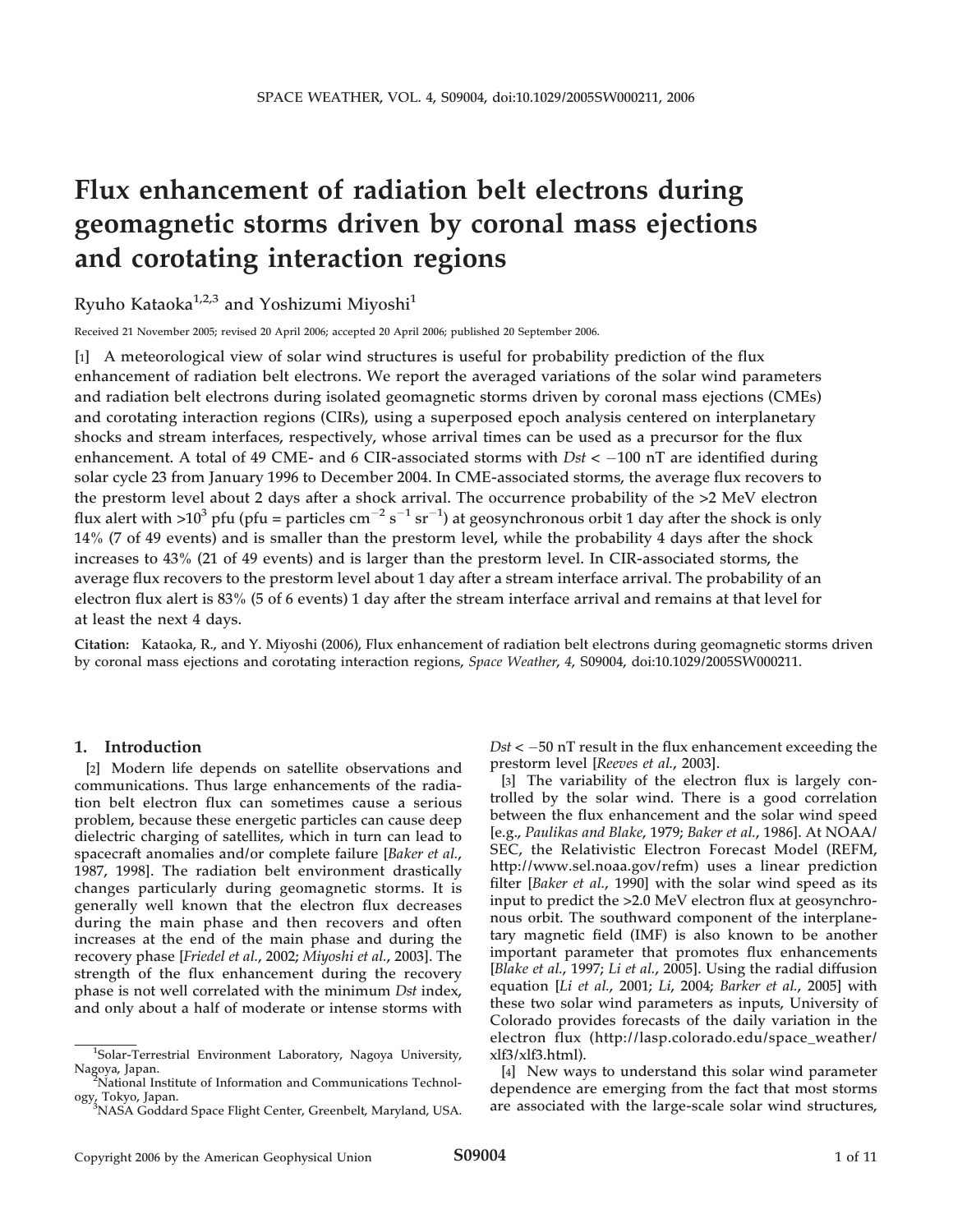S09004

such as coronal mass ejections (CMEs) and corotating interaction regions (CIRs) [Gonzalez et al., 1999], where the solar wind parameters change depending on the solar wind structures. It has been reported that the CIR-driven storms are more effective for the flux enhancement at geosynchronous orbit than are CME-driven storms [Dmitriev et al., 2005; Miyoshi and Kataoka, 2005], while the CME-driven great storms are more effective for the flux enhancement at the inner portion at  $L < 3$  [Miyoshi and Kataoka, 2005]. Using a superposed epoch analysis centered on the Dst minima of CIR- and CME-driven storms, Miyoshi and Kataoka [2005] showed that the flux enhancement at geosynchronous orbit is not only dependent on the solar wind speed but also on the Alfvénic fluctuations of the IMF, which are embedded within the coronal hole stream following a CIR.

[5] The first motivation of this study is to predict the radiation belt response to the solar wind structures that can produce severe storms. In order to minimize the ambiguity of the storm event selections and identifications of the solar wind driver, this paper focuses on only isolated intense storms with  $Dst < -100$  nT during solar cycle 23 as identified by Miyoshi and Kataoka [2005]. Although CMEs cause most intense storms and CIRs tend to cause only weak or moderate storms [Tsurutani et al., 1995], it is now possible to compare the intense storms driven by CMEs and CIRs directly because we have comprehensive data sets of a number of CME-associated storms and several rare CIR-associated intense storms during solar cycle 23.

[6] Extending from the analogy of the meteorological air mass concept [McPherron and Siscoe, 2004], CMEs and CIRs can be regarded as the counterpart of the hurricane and cold front, respectively. Furthermore, analogous to the probability of precipitation in weather forecasting, the occurrence probabilities of killer electrons exceeding an alert level should be meaningful for the space weather forecasting. In this paper, we quantify the occurrence probability of ''killer electrons'' associated with CMEs and CIRs for the first time. Interplanetary shocks and stream interfaces are the most distinct discontinuities associated with CMEs and CIRs, respectively, whose arrival times may be used as a precursor for the flux enhancement. Applying a superposed epoch analysis about the shocks and stream interfaces accompanied by isolated intense storms during solar cycle 23, we report the averaged variations of the solar wind parameters and radiation belt electrons, and the occurrence probability of the electron flux alert after the shock/ stream interface arrivals.

### 2. Event Selection

[7] Figure 1 schematically illustrates the typical structure of CMEs and CIRs. Interplanetary shocks can be identified before CME arrivals as sudden increases in the IMF strength, solar wind speed, densities, and temperatures. A sheath region of compressed, hot, and turbulent



Figure 1. Schematic illustration of typical solar wind structures of coronal mass ejections (CMEs) and corotating interaction regions (CIRs): (top to bottom) magnetic field strength B, one of the Cartesian component  $B_{i}$ , solar wind speed V, density N, temperature T, expected response of the Dst index, and >2.0 MeV electron flux at geosynchronous orbit.

plasma containing many discontinuities exists downstream of the shock [Kataoka et al., 2005a], and extremely cold plasma occasionally with a strong and smoothly rotating IMF follows the sheath region [e.g., Burlaga et al., 2001]. The cold plasma region could be identified with the ''CME'' indicated in Figure 1. In CIRs, stream interfaces correspond to an increase in the solar wind speed and temperature and a decrease in the density [e.g., Burlaga, 1974; Gosling et al., 1978]. A useful signature marking the stream interface is a directional change in the azimuthal flow angle from westward (in the direction of solar rotation) to eastward. A slow stream occasionally associated with a heliospheric current sheet [Smith, 2001] is compressed ahead of the stream interface, while a highspeed stream with large-amplitude Alfvénic fluctuations originating from a solar coronal hole follows the stream interface [Tsurutani et al., 2006]. A gradual density increase with the westward flow deflection exists about a half day before the arrival of the stream interface [McPherron et al., 2005]. It is worthwhile noting here that, as shown in this picture, a CME-related disturbance is nearly a radial profile of the solar wind structure, while a CIR-related disturbance is nearly an azimuthal profile. The temporal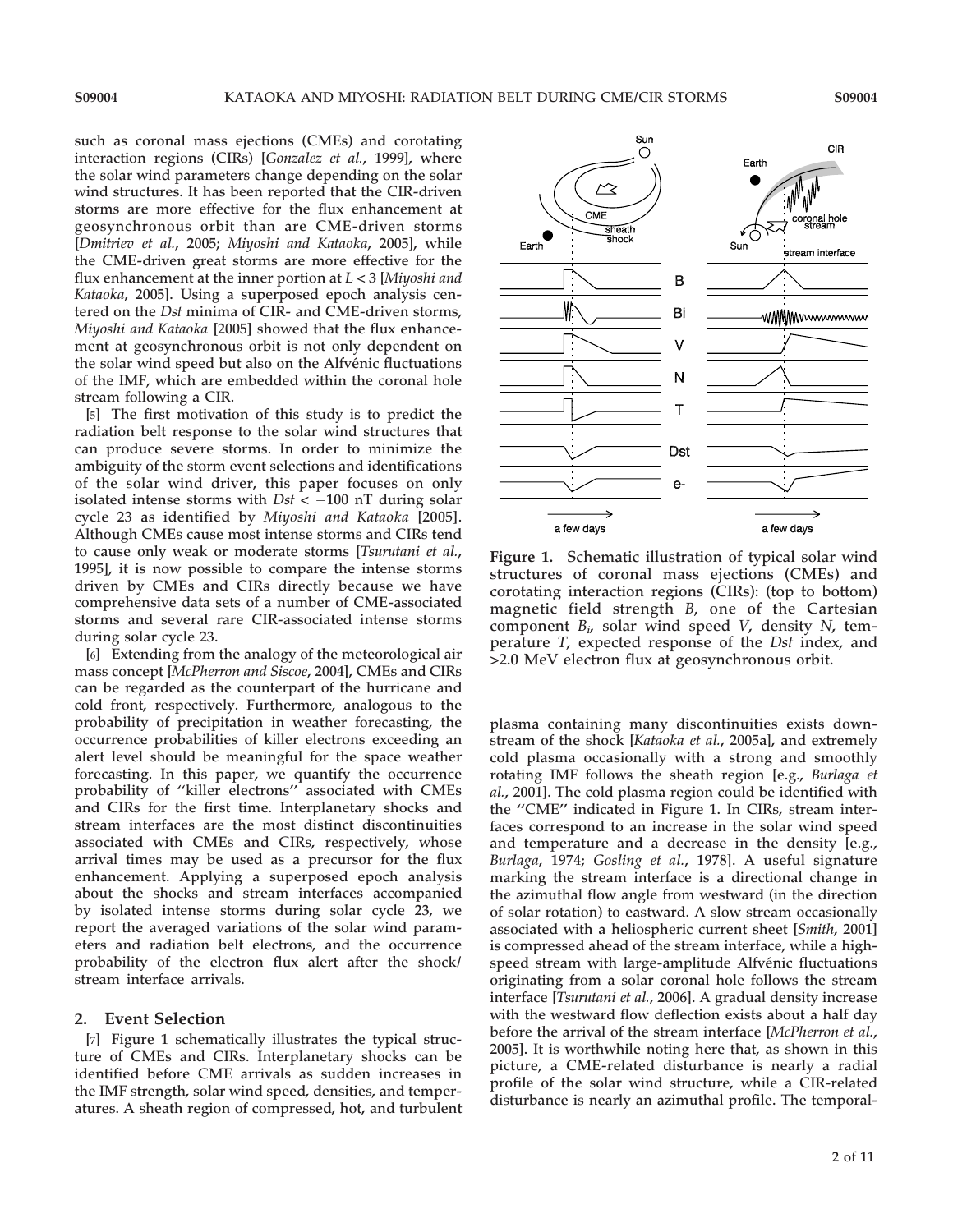Table 1. Event List of CME-Associated Storms With Dst <  $-100$  nT From January 1996 to December 2004<sup>a</sup>

| Event | Arrival Date <sup>b</sup> | UT, Hour                | dT, Hour       | $Dst$ , nT |
|-------|---------------------------|-------------------------|----------------|------------|
| A01   | 1997/05/15                | $\mathbf{1}$            | 11             | $-115$     |
| A02   | 1997/10/10                | 15                      | 12             | $-130$     |
| A03   | 1997/11/06                | 22                      | 6              | $-110$     |
| A04   | 1997/11/22                | 9                       | 21             | $-108$     |
| A05   | 1998/05/03                | 17                      | 12             | $-205$     |
| A06   | 1998/06/25                | 16                      | 12             | $-101$     |
| A07   | 1998/08/06                | 7                       | $\overline{4}$ | $-138$     |
| A08   | 1998/08/26                | 6                       | 27             | $-155$     |
| A09   | 1998/09/24                | 23                      | 10             | $-207$     |
| A10   | 1998/10/18                | 19                      | 20             | $-112$     |
| A11   | 1998/11/12                | 6                       | 39             | $-131$     |
| A12   | 1999/01/13                | 10                      | 13             | $-112$     |
| A13   | 1999/02/18                | $\overline{2}$          | 15             | $-123$     |
| A14   | 1999/09/22                | 11                      | 12             | $-173$     |
| A15   | 1999/10/21                | $\mathbf{1}$            | 29             | $-237$     |
| A16   | 1999/11/13                | 12                      | 10             | $-106$     |
| A17   | 2000/02/11                | 23                      | 12             | $-133$     |
| A18   | 2000/04/06                | 16                      | 8              | $-288$     |
| A19   | 2000/05/23                | 23                      | 9              | $-147$     |
| A20   | 2000/07/15                | 13                      | 11             | $-301$     |
| A21   | 2000/09/17                | 15                      | 8              | $-201$     |
| A22   | 2000/10/05                | $\overline{2}$          | 11             | $-182$     |
| A23   | 2000/10/12                | 21                      | 41             | $-107$     |
| A24   | 2000/10/28                | 6                       | 21             | $-127$     |
| A25   | 2000/11/06                | 9                       | 12             | $-159$     |
| A26   | 2000/11/28                | $\overline{\mathbf{4}}$ | 33             | $-119$     |
| A27   | 2001/03/19                | 10                      | 27             | $-149$     |
| A28   | 2001/03/31                | $\boldsymbol{0}$        | 8              | $-387$     |
| A29   | 2001/04/11                | 13                      | 10             | $-271$     |
| A30   | 2001/04/18                | $\boldsymbol{0}$        | 6              | $-114$     |
| A31   | 2001/04/21                | 15                      | 24             | $-102$     |
| A32   | 2001/08/17                | 10                      | 11             | $-105$     |
| A33   | 2001/09/25                | 20                      | 5              | $-102$     |
| A34   | 2001/10/21                | 16                      | 5              | $-187$     |
| A35   | 2001/10/28                | $\overline{2}$          | 9              | $-157$     |
| A36   | 2001/11/06                | $\mathbf{1}$            | 5              | $-292$     |
| A37   | 2001/11/24                | 5                       | 11             | $-221$     |
| A38   | 2002/03/23                | 11                      | 22             | $-100$     |
| A39   | 2002/05/11                | 9                       | 10             | $-110$     |
| A40   | 2002/05/23                | 10                      | 7              | $-109$     |
| A41   | 2002/08/01                | 22                      | 7              | $-102$     |
| A42   | 2002/08/20                | 13                      | 7              | $-106$     |
| A43   | 2003/05/29                | 18                      | 8              | $-131$     |
| A44   | 2003/06/18                | $\overline{4}$          | 5              | $-145$     |
| A45   | 2003/08/17                | 13                      | 26             | $-168$     |
| A46   | 2003/11/20                | 7                       | 12             | $-472$     |
| A47   | 2004/01/22                | $\boldsymbol{0}$        | 13             | $-149$     |
| A48   | 2004/04/03                | 9                       | 15             | $-112$     |
| A49   | 2004/08/29                | 9                       | 37             | $-126$     |
|       |                           |                         |                |            |

<sup>a</sup> From left to right, shown are the event number, arrival time of the shocks, time separation between the shock and the minimum Dst, and the minimum Dst index.

<sup>b</sup>Dates are given in the format year/month/day.

spatial scales are therefore essentially different between CMEs and CIRs: A single CME-related disturbance basically last only a few days, while a high-speed stream from a large coronal hole sometimes can last up to a week. Extending the results from Miyoshi and Kataoka [2005], the expected responses of the ring current and radiation belt are summarized in the bottom two plots. Starting from this qualitative picture, we examine the averaged variation

quantitatively via a superposed epoch analysis about shocks and stream interfaces.

[8] Using the OMNI-2 data for the time interval from January 1996 to December 2004, we identified a total of 49 isolated storms with  $Dst < -100$  nT accompanied by shocks and 6 accompanied by stream interfaces. In this paper, ''CME-associated storms'' are defined by the existence of interplanetary shocks followed by extremely low temperatures less than a half of the empirically expected temperature [Lopez, 1987; Richardson and Cane, 1995], while ''CIR-associated storms'' are defined by the existence of a stream interface and a trailing high-speed coronal hole stream. Table 1 summarizes the CME-associated storms with UT hours just before the shock arrival. When multiple shocks are found within 24 hours, we selected the most significant shock with the largest velocity jump.

[9] Table 2 summarizes the CIR-associated storms with the UT hours just before the stream interface arrival. All of the events listed in Table 2 have been investigated in detail by Richardson et al. [2006]. Note also that the category of ''CIR storms'' of Miyoshi and Kataoka [2005] includes some CIR structures merged with CMEs, while we eliminated such merged CIRs from the category of the CIR-associated storms in this paper. The small number of CIR-associated storms is not unusual because CIRassociated storms are generally weak to moderate and the Dst index rarely reaches  $-100$  nT [Tsurutani et al., 1995]. In fact, the average value of Dst minima in CIR-associated storms in this study is only  $-113$  nT. Conducting similar surveys including weaker CIR-associated storms with  $Dst$  > -100 nT may be therefore worthwhile in future work. Although intense CIR-associated storms are rare, the investigation of such events is quite important because the CIR-associated storms can be the severest events in terms of the flux enhancement. For example, according to a newspaper article published by Nihon Keizai Shimbun [2004], a broadcasting program by Japanese satellites was disrupted for about 45 min on 14 February 2004 during the extreme flux enhancement after the 12 February 2004 storm (B6).

[10] Table 3 shows 23 other storms with  $Dst < -100$  nT, which were eliminated from this study because of multiple storm occurrences within 4 days (20 events), nonexistence of

Table 2. Event List of CIR-Associated Storms With  $Dst < -100$  nT From January 1996 to December 2004<sup>a</sup>

| Event          | Arrival Date <sup>b</sup> | UT, Hour | $dT$ , Hour | $Dst$ , nT |
|----------------|---------------------------|----------|-------------|------------|
| B1             | 1996/10/22                | 19       |             | $-105$     |
| B2             | 1998/03/10                | 12       |             | $-116$     |
| B <sub>3</sub> | 2002/10/14                | 13       |             | $-100$     |
| <b>B4</b>      | 2002/11/21                | 6        |             | $-128$     |
| <b>B5</b>      | 2003/07/11                | 19       | 10          | $-118$     |
| <b>B6</b>      | 2004/02/12                |          | $-9$        | $-109$     |

<sup>a</sup>From left to right, shown are the event number, arrival time of stream interface, time separation between the stream interface and the minimum Dst, and the minimum Dst index.

<sup>b</sup>Dates are given in the format year/month/day.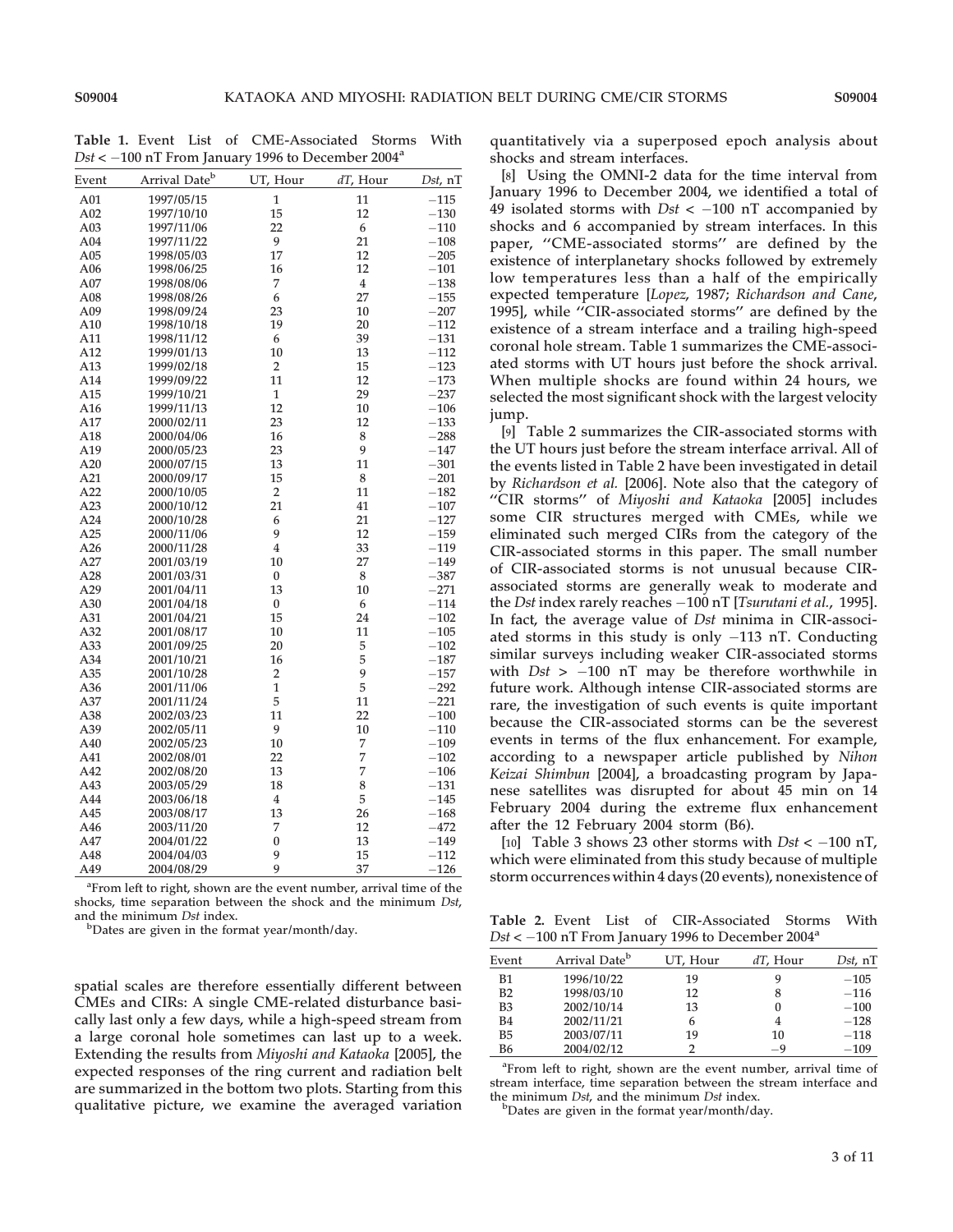Table 3. Event List of Other Storms With  $Dst < -100$  nT From January 1996 to December 2004

| Event           | Storm Date <sup>a</sup> | UT, Hour         | $Dst$ , nT | Notes <sup>b</sup> |
|-----------------|-------------------------|------------------|------------|--------------------|
| C <sub>01</sub> | 1997/04/21              | 23               | $-107$     | no shock           |
| C <sub>02</sub> | 1998/02/18              | $\bf{0}$         | $-100$     | no shock           |
| C <sub>03</sub> | 1998/11/08              | 6                | $-149$     | multi              |
| C <sub>04</sub> | 1998/11/09              | 17               | $-142$     | multi              |
| CO <sub>5</sub> | 2000/08/11              | 6                | $-106$     | multi              |
| C <sub>06</sub> | 2000/08/12              | 9                | $-235$     | multi              |
| CO7             | 2001/10/01              | 8                | $-148$     | multi              |
| C <sub>08</sub> | 2001/10/03              | 14               | $-166$     | multi              |
| C <sub>09</sub> | 2002/04/18              | 7                | $-127$     | multi              |
| C10             | 2002/04/20              | 8                | $-149$     | multi              |
| C11             | 2002/09/04              | 5                | $-109$     | multi              |
| C12             | 2002/09/08              | $\mathbf{0}$     | $-181$     | multi              |
| C13             | 2002/10/01              | 16               | $-176$     | multi              |
| C14             | 2002/10/04              | 8                | $-146$     | multi              |
| C15             | 2002/10/07              | 7                | $-115$     | multi              |
| C16             | 2003/07/16              | 12               | $-117$     | <b>CHS</b>         |
| C17             | 2003/10/30              | $\boldsymbol{0}$ | $-363$     | multi              |
| C18             | 2003/10/30              | 22               | $-401$     | multi              |
| C19             | 2004/07/23              | 2                | $-101$     | multi              |
| C <sub>20</sub> | 2004/07/25              | 11               | $-148$     | multi              |
| C <sub>21</sub> | 2004/07/27              | 13               | $-197$     | multi              |
| C <sub>22</sub> | 2004/11/08              | 6                | $-373$     | multi              |
| C <sub>23</sub> | 2004/11/10              | 9                | $-289$     | multi              |

<sup>a</sup>Dates are given in the format year/month/day.

<sup>b</sup>Notes are multi, multiple occurrence of storms within 4 days; no shock, nonexistence of shocks; and CHS, the storms associated with coronal hole streams as explained in detail by Richardson et al. [2006].

shocks (C01, C02), or nonexistence of stream interfaces (C16). Referring to Tables 1 and 3, it is noteworthy here that the occurrence probability of shocks are quite high (49 of 51 events, 96%) for CME-driven isolated storms with  $Dst < -100$  nT, consistent with the classical understanding of storms with a sudden commencement (Ssc-type storms) and gradual commencement (Sg-type storms) [e.g., Yoshida et al., 2004].

[11] Let us summarize Tables 1, 2, and 3 by making histograms. The annual occurrences of CIR-(blue) and CME-associated (red) storms are shown in Figure 2a. As pointed out by Richardson et al. [2006], CIR-associated storms are not found around the solar maximum in 1999, 2000, and 2001. On the other hand, CME-associated storms are more frequent in the solar maximum than in the solar minimum. Multiple storm occurrences (orange) are frequently found in the declining phase. Figure 2b shows the histograms of the storm amplitude. CIR-associated storms never reach the level of  $Dst < -140$  nT, while 22 of 49 CME-associated storms have  $Dst < -140$  nT. The multiple storms, defined by more than one storms occurred within 4 days, tend to have large amplitudes with  $Dst < -140$  nT (15 of 20 multiple storms) because these events are often associated with multiple halo CMEs during extreme solar activities. In fact, the multiple storms include the recent space weather events of October 2003 (C17, C18), July 2004 (C19, C20, C21), and November 2004 (C22, C23), as shown in Table 3. In this paper, we do not further discuss the multiple storms, and focus only on the isolated storms.

[12] Figure 2c shows the histograms of the delay between the shocks/stream interfaces and minimum Dst. The minimum Dst defines the beginning of the recovery phase, and therefore can be regarded as a proxy for the beginning of the flux enhancement of radiation belt



Figure 2. Histograms of (a) annual storm occurrence, (b) storm amplitude, and (c) time of minimum Dst. CME- and CIR-associated storms are shown in red and blue, respectively, and multiple storms are shown in orange. The minimum Dst times are measured from shocks (red) and stream interfaces (blue).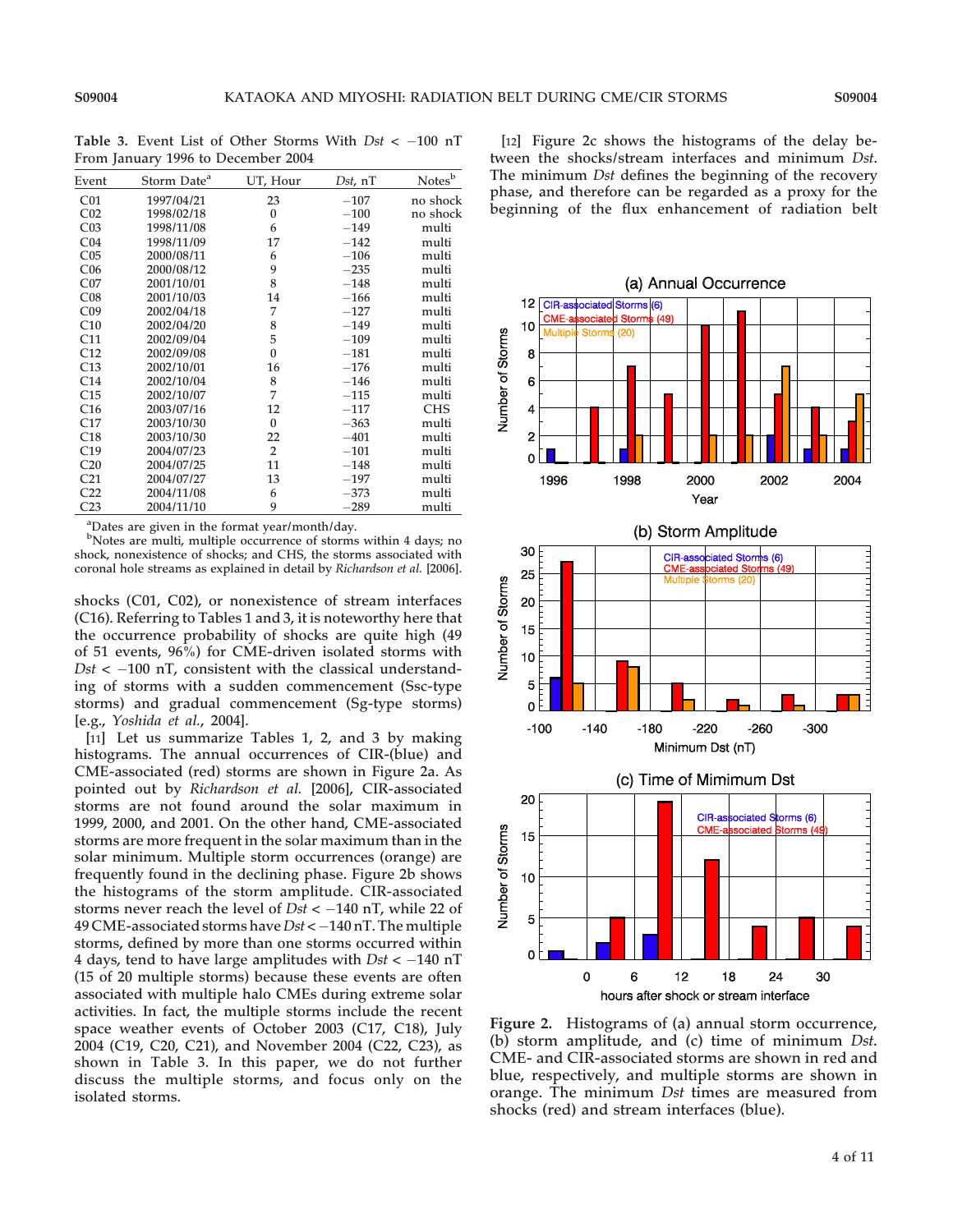

Figure 3. Averaged solar wind parameters superposed at (left) shocks and (right) stream interfaces during CME- and CIR-associated storms, respectively. Shown are (top to bottom) the magnetic field strength B, the  $B_z$  component, fluctuation level  $d\vec{B}/B$ , solar wind speed V, azimuthal flow angle  $V\phi$ , proton number densities N, proton temperatures T, averaged Kp index, and averaged Dst index. The gray region indicates the standard deviation.

electrons. After a shock arrival, the most frequent delay is  $6-12$  hours (19 of 49 events). 25 events have a delay greater than 12 hours. This result provides the simplest probability prediction for the onset of the flux enhancement after the arrival of a shock. On the other hand, stream interfaces are not such a rigid precursor, and sometimes the minimum Dst can even precede the stream interface.

#### 3. Solar Wind Structures

[13] Figure 3 shows the results of a superposed epoch analysis of the solar wind parameters using the OMNI-2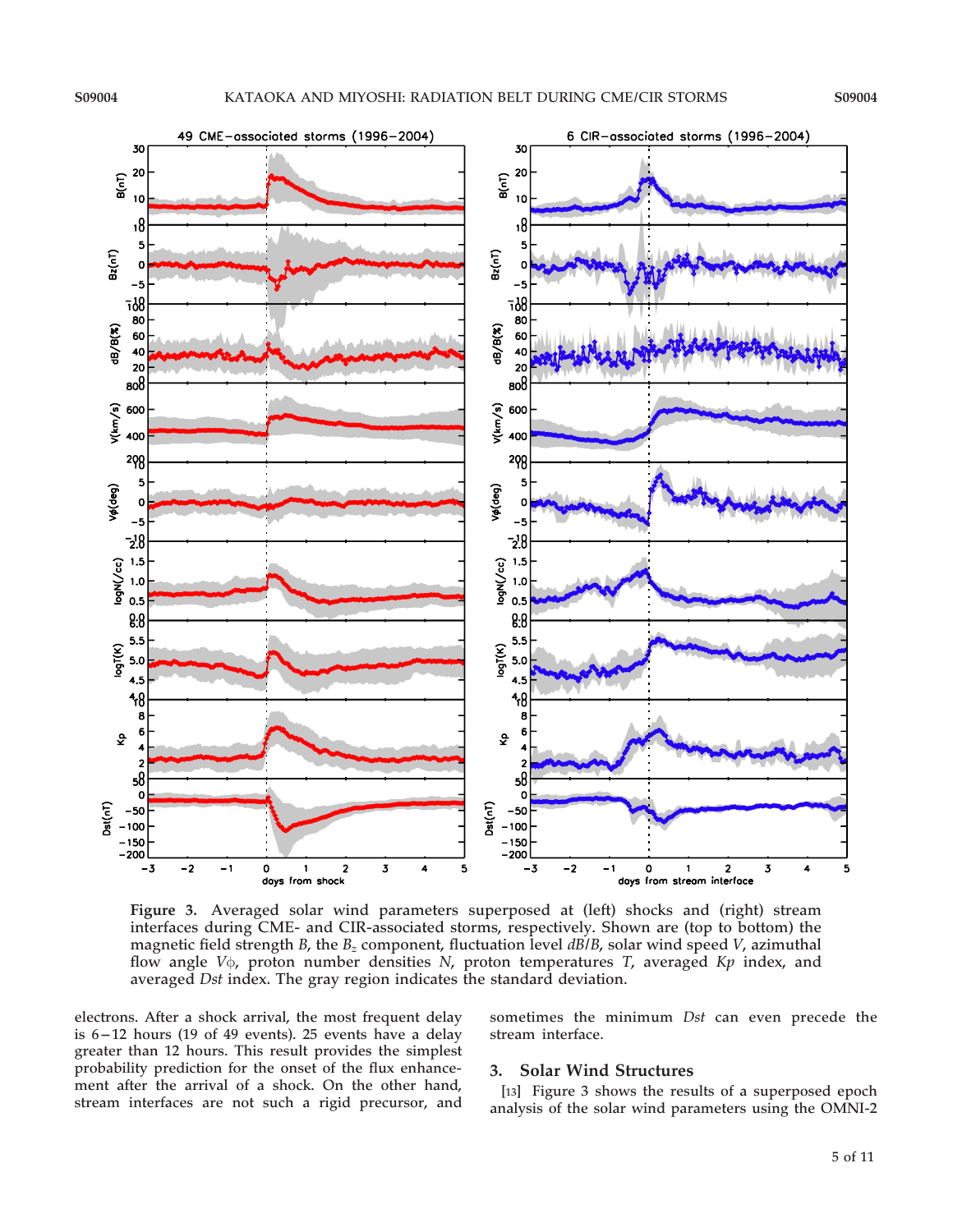data set. The time resolution of the OMNI-2 data set is 1 hour. The reference time  $t = 0$  is the arrival time of shocks and stream interfaces for CME- and CIR-associated storms, respectively. Densities and temperatures are averaged after taking the logarithm because the  $log_{10}$  values better follow the Gaussian distribution, and the mean values and standard deviations are more meaningful. As a proxy of the fluctuation level of magnetic fields, we use the standard deviation of magnetic field vectors dB normalized by the magnetic field strength B. In the OMNI-2 data set, dB is defined by  $dB = (dB_x^2 + dB_y^2 + dB_z^2)^{0.5}$ , where  $dB_i$  is the standard deviation of the  $B_i$  component during 1 hour. Gray regions show the standard deviations. The averaged solar wind parameters change depending on the inherent plasma properties of the solar wind structures as shown below.

[14] In the left plots of Figure 3, the average shock profile is identified at  $t = 0.0$  days, where sudden changes in all of the parameters are observed except for the azimuthal flow angle. Sheath-like plasma follows the shock for the time interval from  $t = 0.0$  to 0.5 days, where the magnetic field fluctuation levels, densities, and temperatures are particularly higher than average. The average main phase corresponds to the sheath-like plasma region. This result is consistent with the fact that the number of sheath-driven storms is significantly larger than that of magnetic cloud-driven storms [Huttunen and *Koskinen,* 2004]. The average recovery phase after  $t = 0.5$  day corresponds to the ejecta-like plasma region where the magnetic field fluctuation level and temperatures are lower than average. The overall averaged disturbances of CMEs last about 3 days from  $t = 0.0$  to 3.0 days, and the plasma parameters return to the prestorm levels after  $t = 3.0$  days.

[15] In the right-hand plots of Figure 3, the average stream interface profile is identified at  $t = 0.0$  days, where increases in the solar wind speed and temperatures are observed with a decrease in density. The sign of the azimuthal flow angle sharply changes from negative to positive, and the magnetic field strength reaches its maximum around the stream interface. There is an extremely quiet period of average K $p\sim$  1.0 within a slow stream at  $t$  =  $-1.0$  day before the stream interface [Borovsky and Steinberg, 2006], and this quiet period may have a potential as a precursor. After  $t = -1.0$  day, a significant density enhancement begins with some negative deflection of azimuthal flow angles, and the magnetic field fluctuations start increasing. After the stream interface at  $t = 0.0$  days, coronal hole streams with strong Alfvénic fluctuations are clearly found, where the solar wind speed, temperatures, and the magnetic field fluctuation level are higher than average with densities lower than average. The overall averaged disturbances of CIRs last more than 6 days, i.e., about twice that of single CME-associated disturbance.

[16] Figure 4 shows some derived solar wind and magnetospheric parameters. In this paper, we define the "fluctuating electric field" as the product of  $V$  and  $dB$ . This is a useful parameter to evaluate the maximum strength of the motional electric field associated with the Alfvénic fluctuations because the solar wind is usually Alfvénic [Belcher and Davis, 1971] and the standard deviations of the solar wind velocity are relatively small. It is worth noting here that the fluctuation level dB/B in Figure 3 can be interpreted as the strength of the fluctuating electric field normalized by the maximum strength of the interplanetary motional electric field. After  $t = 0.5$  day, during the recovery phase, the fluctuating electric field is stronger in CIR-associated storms because of the highspeed and highly Alfvénic nature of the coronal hole stream. The plasma  $\beta$ , the ratio of the plasma thermal pressure to magnetic pressure, is extremely low during the recovery phase of CME-associated storms because of extremely low temperature plasma and strong magnetic fields, while the Alfvén Mach number Ma is significantly higher in CIRassociated storms because of both the high-speed flow and weaker magnetic field. During the recovery phase from  $t =$ 0.5 to 1.5, the averaged magnetosonic Mach number  $M_{ms}$   $\sim$ 4.0 in CME-associated storms, while  $M_{ms} \sim 6.0$  in CIRassociated storms. In this paper, magnetosonic speed is approximated as  $(V_s^2 + V_A^2)^{0.5}$ , where  $V_s$  is the sound speed and  $V_A$  is the Alfvén speed.

[17] The subsolar magnetopause distance MP is estimated from the empirical model by Shue et al. [1998], which depends on the dynamic pressure and  $B<sub>z</sub>$ . The polar cap potential is estimated from the Hill model [Siscoe et al., 2002]. We used the formulation by Ober et al. [2003], which depends on the solar wind speed, dynamic pressure,  $B_{\nu}$ ,  $B_{z}$ , and  $F_{10.7}$ . In CME-associated storms, the averaged magnetopause distance gradually recovers to the prestorm level after the sheath compression, while in CIRassociated storms the averaged magnetopause distance rapidly recovers to the prestorm level because of the sudden density drop after the stream interface. The averaged polar cap potential shows similar trend that the potential drop gradually decreases in CME-associated storms and rapidly decreases in CIR-associated storms. These variations of magnetopause and polar cap potential are closely related to the broad distribution of southward  $B<sub>z</sub>$  in 2 days after the arrival of a shock and the narrow distribution of southward  $B_z$  in 0.5 day after the arrival of a stream interface.

### 4. Radiation Belt Response

[18] In situ measurements of the >2.0 MeV electrons at geosynchronous orbit are available from the GOES satellites. We use the data from GOES 8 and 10, before and after July 2003, respectively. Figure 5 shows the result of the superposed epoch analysis for >2.0 MeV electron flux observed by the GOES satellites. In this study, we eliminated time periods when the energetic protons may contaminate the electron detector. We average the flux after taking the logarithm because the  $log_{10}$  flux follows the Gaussian distribution more closely, and the mean values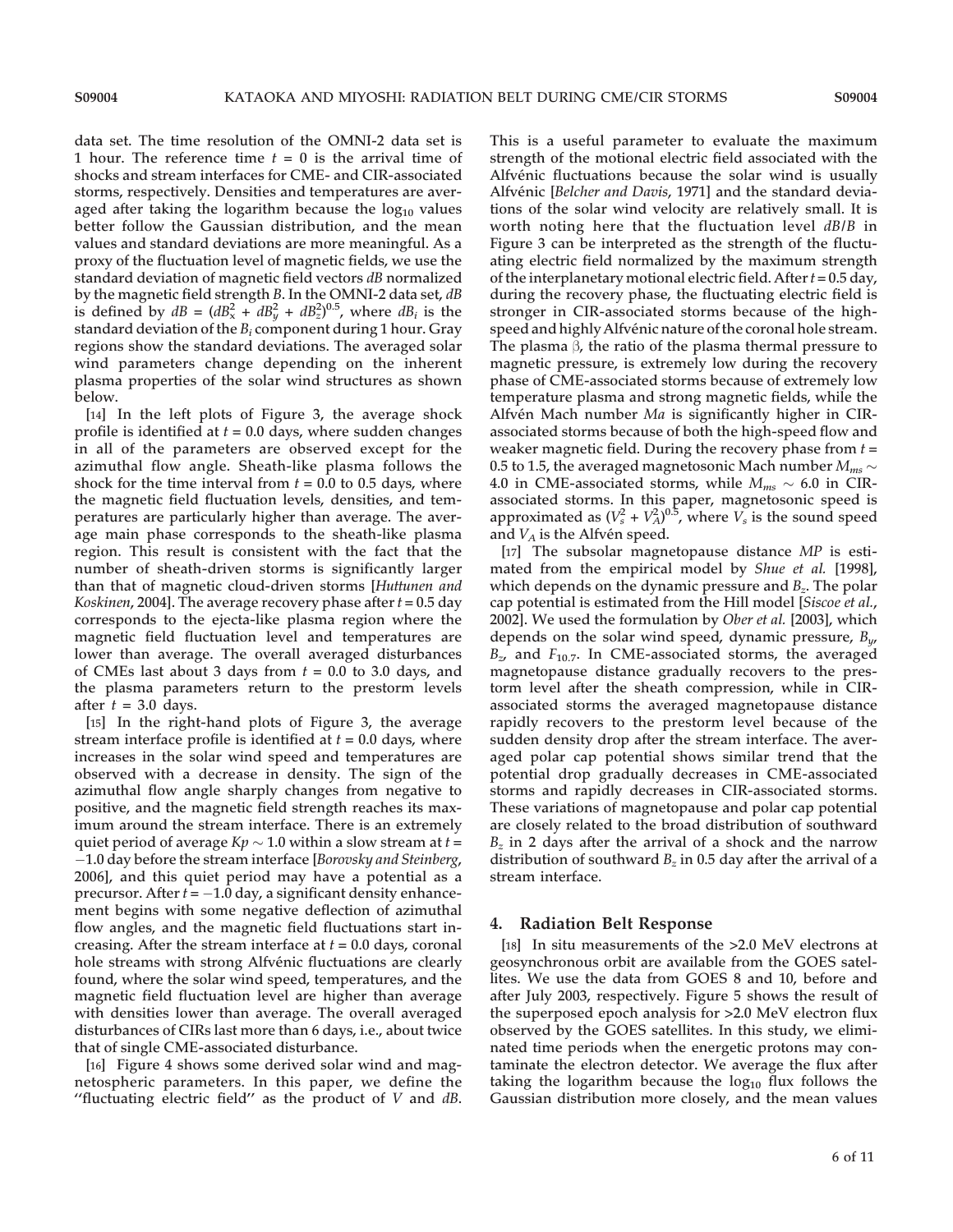

Figure 4. Derived solar wind parameters superposed at (left) shocks and (right) stream interfaces during CME- and CIR-associated storms, respectively. Shown are (top to bottom) the fluctuating electric fields  $V_{dB}$ , plasma  $\beta$ , Alfvén Mach number *Ma*, magnetosonic Mach number  $M_{ms}$ , dynamic pressure Pd, subsolar magnetopause distance MP, polar cap potential PCP, averaged Kp index, and averaged Dst index. The gray region indicates the standard deviation.

and standard deviations are more meaningful. The most prominent flux variation at geosynchronous orbit is the decrease which occurs in the main phase followed by the increase in the recovery phase. In CME-associated storms, such a variation is clearly seen even though they are superposed about the interplanetary shocks. On the other

hand, in CIR-associated storms, large flux decreases are found before and after the stream interface because the storm main phase sometimes exists before and after the stream interface [see Richardson et al., 2006]. The diurnal variation is smoothed out in the averaged values of CMEassociated storms, while a significant diurnal variation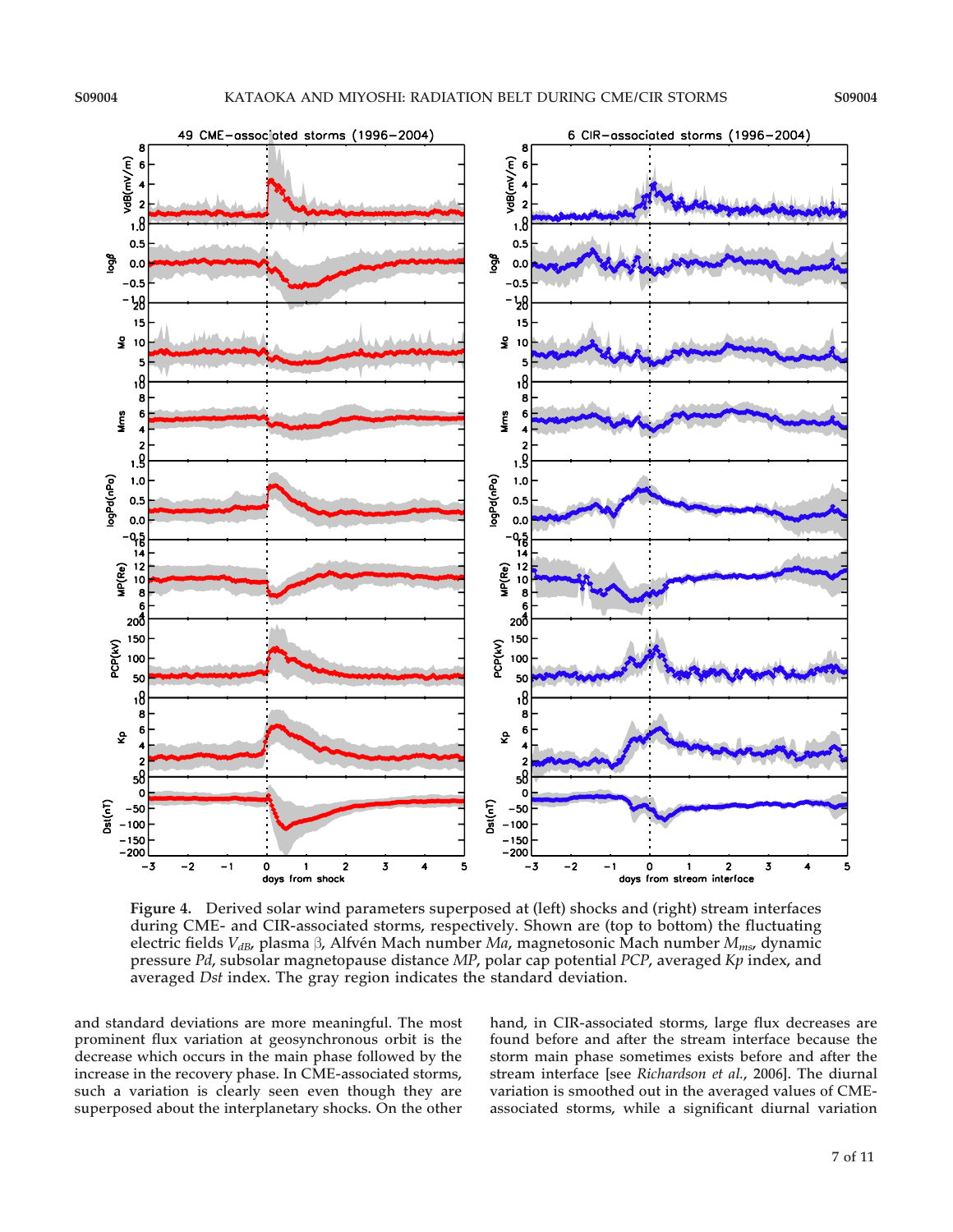

Figure 5. Averaged  $log_{10}$  flux of >2.0 MeV electrons measured by the GOES satellites superposed about shocks and stream interfaces during (left) CME- and (right) CIR-associated storms, respectively. Averaged Dst is also shown in the bottom plots. The gray region indicates the standard deviation.

remains in the CIR-associated storms because of the small number of events. The recovery of the averaged flux is faster and stronger in CIR-storms. A two-step evolution of the flux enhancement may be found in the recovery trends of the averaged flux in both cases. In CME-associated storms, the averaged flux recovers to the prestorm level from  $t = 0.5$  to 2.5 days, and there is only a small evolution in the averaged flux after  $t = 2.5$  days. On the other hand, in CIR-associated storms, the averaged flux rapidly recovers to the prestorm level from  $t = 0.5$  to 1.5 days, and gradually enhances to the  $10^3$  pfu (pfu = particles cm<sup>-2</sup> s<sup>-1</sup> sr<sup>-1</sup>) level from  $t = 1.5$  to 3.5 days.

[19] Radiation belt electrons can be monitored over a wide range of L value by the low-altitude NOAA/POES satellites. We used NOAA 12 and 15 satellites, orbiting 0730 - 1930 local time, which produce the data before and after 1 July 1998, respectively. We used the  $90^\circ$  and  $>300$  keV electron detectors which mostly measure local mirroring electrons [Evans and Greer, 2000]. Figure 6 shows the superposed  $L - t$  diagrams of radiation belt electrons for CMEand CIR-associated storms, respectively. Again, we average the flux after taking the logarithm. Note that the L value in this study is McIlwain's L derived from IGRF (see Miyoshi et al. [2003] for details of our NOAA data analysis). Since the >300 keV electron detector is also sensitive to >440 keV protons [see Evans and Greer, 2000], a small flux enhancement due to the solar proton contamination can be found just after the shock arrival, particularly at  $L > 6.0$ . From an examination of the  $240 - 800$  keV ion measurement by the same NOAA satellites, we further confirmed that the proton

contamination does not affect other results in this paper. In CME-associated storms, around the *Dst* minimum at  $t =$ 0.5 day, the flux enhancement takes place at  $L = 3.5$ . In CIR-associated storms, around the *Dst* minimum at  $t =$ 0.3 day, the flux enhancement takes place at  $L = 3.5 - 4.0$ . The radial expansion speed of the outer belt is faster and the generated flux during the recovery phase is much larger in CIR-associated storms than those of CME-associated storms.

[20] The criterion used at NOAA/SEC for the electron flux alert is  $>10^3$  pfu of GOES  $>2.0$  MeV flux. For a space weather application, the superposed epoch analysis in this study gives some clues about when and how often the electron flux exceeds the alert level after shock/stream interface arrivals. Figure 7 shows the occurrence probability of the electron flux alert using daily maximum flux. The occurrence probability 1 day after the shock is only 14% (7 of 49 events) and smaller than the prestorm level, while the probability 4 days after the shock increases to 43% (21 of 49 events) and larger than the prestorm level. In CIR-associated storms, it is 83% (5 of 6 events) 1 day after the interface arrival and remains at that level for at least 4 days. Note that the occurrence probabilities derived in this study are only applicable to the subset of events with  $Dst < -100$  nT, and not to any shocks or stream interfaces.

[21] The occurrence probability is higher in CIRassociated storms even before the stream interface arrival because the solar cycle dependence of the background electron flux at geosynchronous orbit leads to a significantly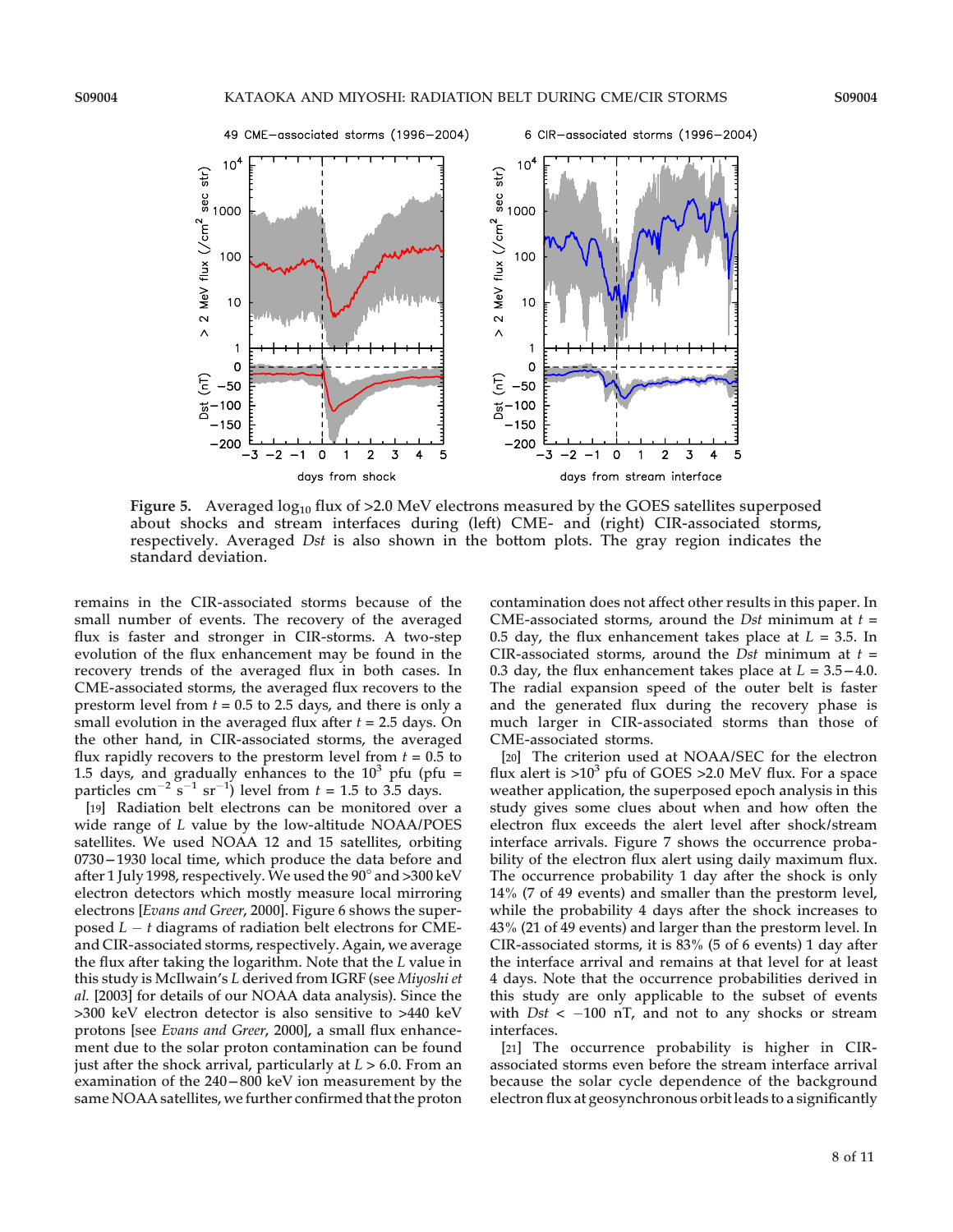

Figure 6.  $L - t$  diagrams of >300 keV electrons measured by the NOAA/POES satellites, superposed about shocks and stream interfaces during (left) CME- and (right) CIR-associated storms, respectively. Averaged  $log_{10}$  flux is color coded from blue to red. Averaged Dst is also shown in the bottom plots. The gray region indicates the standard deviation.

higher flux in the declining phase of the solar cycle [Miyoshi et al., 2004] where 4 of 6 CIR-associated storm events occurred. Table 4 shows the yearly averaged occurrence probabilities from 1996 to 2004. The averaged occurrence probabilities during the years of CIR-associated storms (1996, 1998, 2002, 2003, 2004) and CME-associated storms  $(1997 - 2004)$  are  $45\%$  and  $34\%$ , respectively, and are more consistent with the larger prestorm probabilities for CIRassociated storms (50%) than for CME-associated storms  $(25\%)$ .

## 5. Discussion

[22] Using a superposed epoch analysis centered on shocks and stream interfaces for CME- and CIR-associated storms, respectively, we quantitatively examined the average variations of the solar wind and magnetospheric parameters (Figures 3 and 4), the responses of radiation belt electrons (Figures 5 and 6), and the occurrence probability of the NOAA/SEC electron flux alert (Figure 7). These results themselves are important as a guideline to understand the relationship between the solar wind parameters and the solar wind structures, and useful for operational space weather forecasts by making probabilistic predictions of killer electrons.

[23] On average, CIR-associated storms are found to be more effective in producing flux enhancements at geosynchronous orbit than are CME-associated storms. This is consistent with the results obtained by Dmitriev et al. [2005] and Miyoshi and Kataoka [2005]. As the most important cause of this effectiveness of CIR-associated storms at geosynchronous orbit, we suggest the fluctuating electric field associated with the Alfvénic turbulence embedded in the high-speed coronal hole stream. Tsurutani et al. [2006] explained that such a solar wind structure usually causes a particular type of magnetospheric phenomenon called ''High-Intensity Long-Duration Continuous AE Activities'' (HILDCAAs), which is a suitable magnetospheric condition for the flux enhancement. Conversely, the reason why CME-associated storms cannot produce the flux enhancement as frequently as CIR-associated storms do is



Figure 7. Occurrence probability of GOES >2.0 MeV electron flux alert with  $>10^3$  pfu after shocks and stream interfaces for CME- (red) and CIR-associated storms (blue), respectively.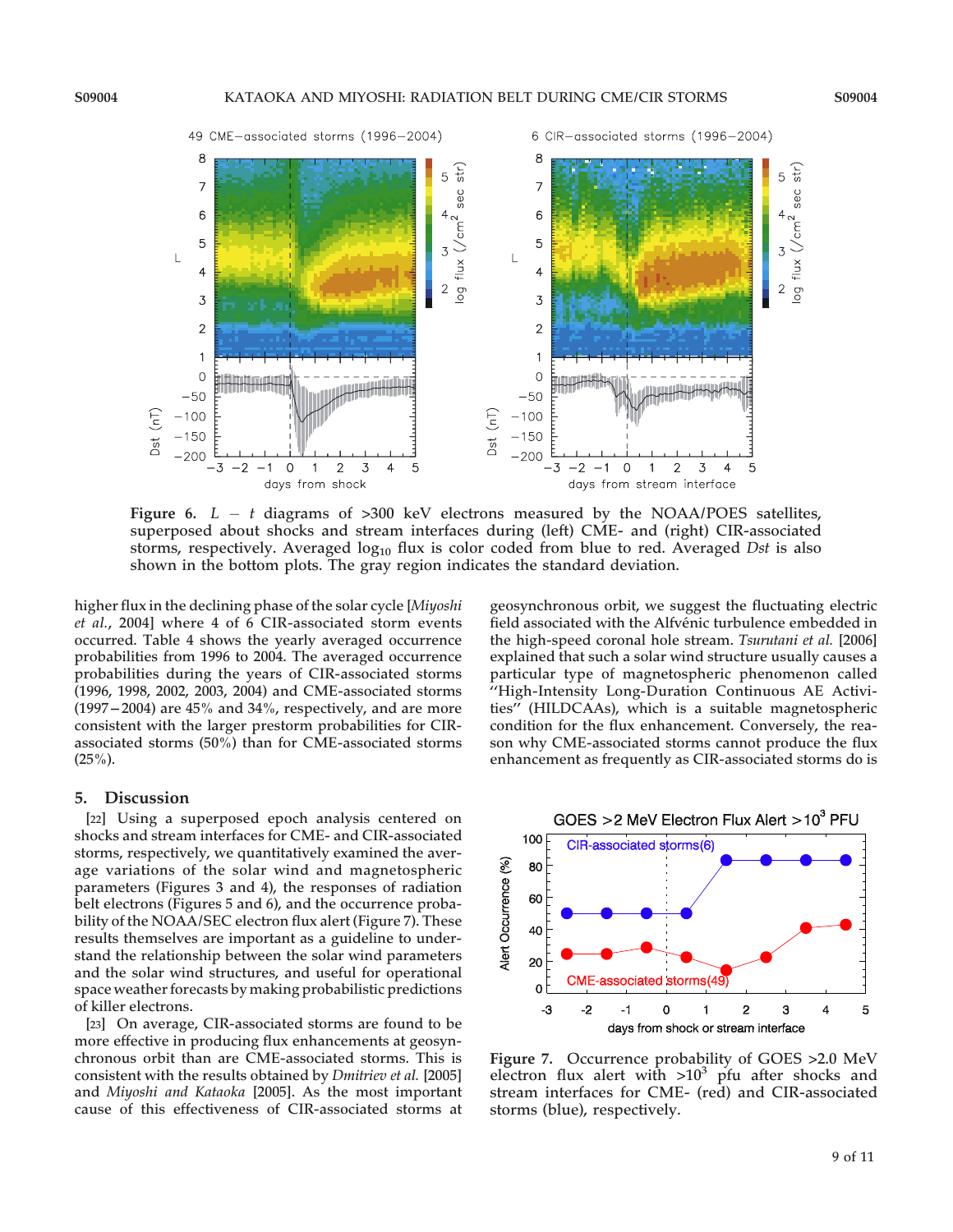Table 4. Yearly Averaged Occurrence Probabilities of NOAA Alert Events With Daily Maximum Flux >1000 pfua

|      |      |        | $\overline{\phantom{a}}$ |
|------|------|--------|--------------------------|
| Year | Days | Events | Alert, %                 |
| 1996 | 366  | 96     | 26                       |
| 1997 | 362  | 69     | 19                       |
| 1998 | 363  | 103    | 28                       |
| 1999 | 365  | 104    | 28                       |
| 2000 | 362  | 83     | 23                       |
| 2001 | 357  | 34     | 10                       |
| 2002 | 364  | 67     | 18                       |
| 2003 | 358  | 308    | 86                       |
| 2004 | 366  | 240    | 66                       |

<sup>a</sup> From left to right are shown the total number of available days of the GOES electron data, number of the NOAA alert events, and the occurrence probability of the NOAA alert.

that, during the recovery phase, such a strongly fluctuating magnetic field activity does not exist because of smooth magnetic field rotations inherent in magnetic clouds [Burlaga et al., 1981].

[24] Large flux enhancements are frequently observed in the declining phase of the solar cycle [Miyoshi et al., 2004]. The solar cycle dependence is also consistent with our hypothesis that the fluctuating electric field in the coronal hole stream is the most powerful energy source. Note also that, since the strength of CIR-driven storms is usually weak to moderate [Tsurutani et al., 1995], many large flux events are associated with weaker storms with  $Dst$  >  $-100$  nT. The results obtained in this paper for CIRassociated storms, however, can be naturally extended to the weaker CIR-related storms, considering the fact that our results are very similar as those of McPherron et al. [2005]. Superposing all of the CIR events in 1995 about the stream interfaces, McPherron et al. [2005] showed that the flux recovers to the prestorm level 1 day after the interface arrival, and enhances about one order of magnitude larger than the prestorm level in a few days.

[25] Here we discuss other possible effects originating from the solar wind parameter change, that lead to the different recovery phase in CIR-associated storms from that in CME-associated storms. During the recovery phase, Alfvén Mach number and magnetosonic Mach number are higher in the CIR-associated storms, which are more effective in producing a geoeffective magnetosheath [Lopez et al., 2004; Kataoka et al., 2005b]. Such a Mach number effect can modulate the energy source and may suppress the energy transfer during CME-associated storms. On the other hand, since plasma sheet temperatures are largely controlled by the solar wind speed, and plasma sheet densities are largely controlled by the solar wind density [Borovsky et al., 1998; Tsyganenko and Mukai, 2003], the plasma sheet is expected to be hotter with lower densities during the recovery phase in CIR-associated storms. Such a difference in magnetospheric background properties may also be important in understanding the effective acceleration mechanism of energetic particles.

[26] The occurrence probabilities derived in this study are only applicable to the subset of events with Dst <  $-100$  nT, and not to any shocks or stream interfaces. We are extending this study using all shocks and all stream interfaces observed during solar cycle 23 without using any criteria about Dst because such survey may be actually more general and can be practical for forecasting. On the basis of this study, we can update and modify our forecast when we see the strong enhancement of ring current. Real-time monitoring system of the evolution of a part of ring current has been successfully in operation in NICT Japan using low-latitude magnetometer at Okinawa, thus the results obtained in this paper are immediately useful for present space weather forecast service.

#### 6. Conclusion

[27] Interplanetary shocks and stream interfaces are useful precursors for predicting flux enhancements during CME- and CIR-associated storms, respectively. On average, CIR-associated storms are more effective in the flux enhancement than are CME-associated storms, and the flux enhancement at geosynchronous orbit is roughly twice as fast and ten times stronger. In CME-associated storms, the average flux recovers to the prestorm level about 2 days after a shock arrival. The occurrence probability of the  $>2$  MeV electron flux alert with  $>10^3$  pfu at geosynchronous orbit 1 day after the shock is only 14% (7 of 49 events) and smaller than the prestorm level, while the probability 4 days after the shock increases to 43% (21 of 49 events) and is larger than the prestorm level. In CIRassociated storms, the average flux recovers to the prestorm level about 1 day after a stream interface arrival. The probability of an electron flux alert is 83% (5 of 6 events) 1 day after the stream interface arrival, and remains at that level for at least next 4 days. The occurrence probability of the killer electrons derived in this study offers a way to develop the advantages in probabilistic forecast for operational space weather forecasts.

[28] Acknowledgments. We would like to thank Jonathan Eastwood and Don Fairfield for their careful reading of the manuscript. The OMNI-2 data are provided from NASA/ NSSDC. The NOAA/POES and GOES data are provided by NOAA/NGDC. R.K. acknowledges useful discussions at the LWS CDAW 2005 workshop. R.K. is supported by a research fellowship of the Japan Society for the Promotion of Science for Young Scientists.

#### References

- Baker, D. N., J. B. Blake, R. W. Klebesadel, and P. R. Higbie (1986), Highly relativistic electrons in the Earth's outer magnetosphere: 1. Lifetimes and temporal history 1979–1984, J. Geophys. Res., 91,  $4265 - 4276.$
- Baker, D. N., R. D. Belian, P. R. Higbie, R. W. Klebesadel, and J. B. Blake (1987), Deep dielectric charging effects due to high energy electrons in the Earth's outer magnetosphere, J. Electrost., 20,  $3 - 19$ .
- Baker, D. N., R. L. McPherron, T. E. Cayton, and R. W. Klebesadel (1990), Linear prediction filter analysis of relativistic electron properties at 6.6  $R_E$ , J. Geophys. Res., 95, 15, 133 - 15, 140.